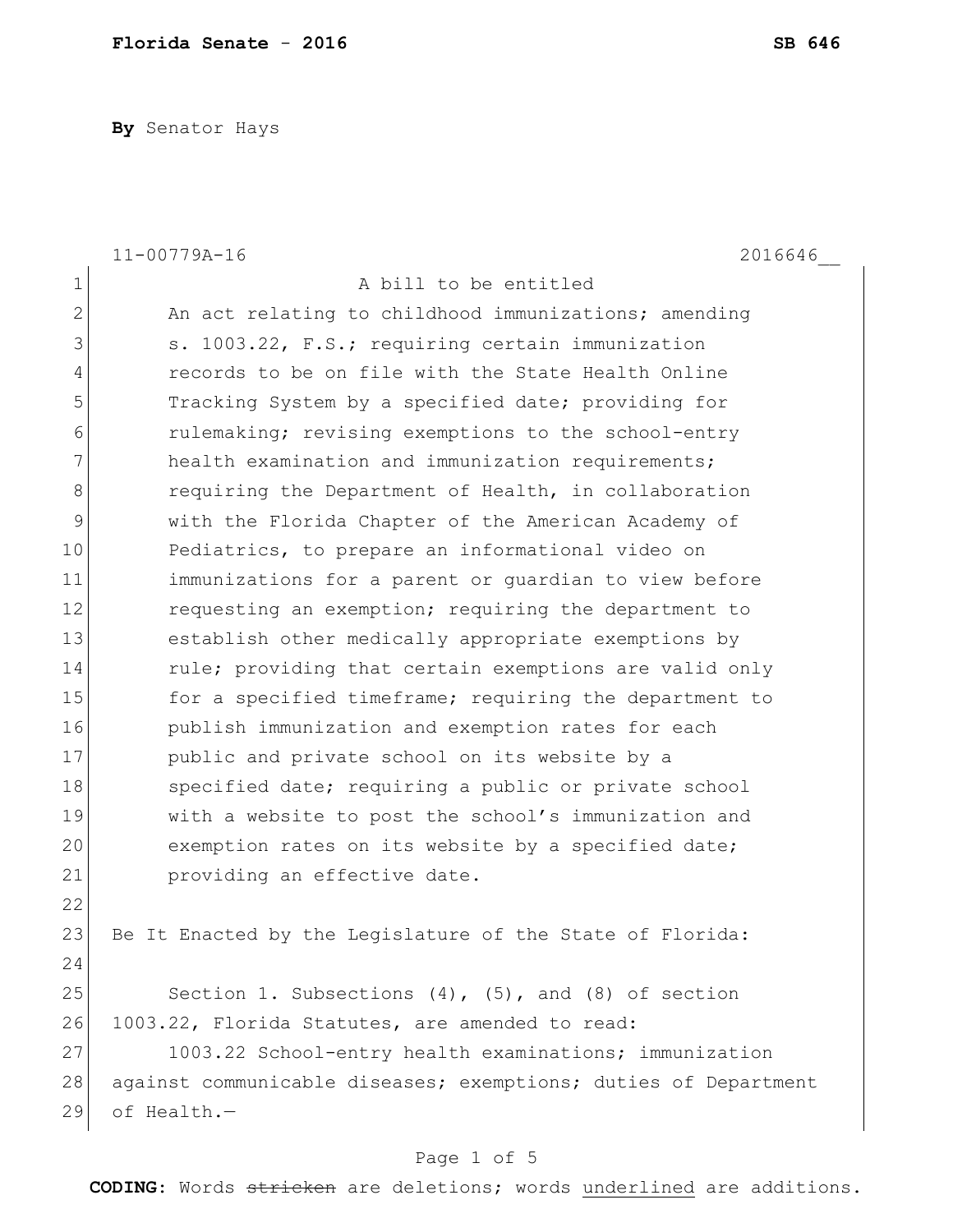11-00779A-16 2016646\_\_ 30 (4) Each district school board and the governing authority 31 of each private school shall establish and enforce as policy 32 that, before prior to admittance to or attendance in a public or 33 private school, <del>grades</del> kindergarten through grade 12, or any 34 other initial entrance into a Florida public or private school: $\overline{t}$ 35 (a) Each child present or have on file with the school a 36 certification of immunization for the prevention of those 37 communicable diseases for which immunization is required by the 38 Department of Health and further shall provide for appropriate 39 screening of its students for scoliosis at the proper age. Such 40 certification shall be made on forms approved and provided by 41 the Department of Health and shall become a part of each 42 student's permanent record, to be transferred when the student 43 transfers, is promoted, or changes schools. The transfer of such 44 immunization certification by Florida public schools shall be 45 accomplished using the Florida Automated System for Transferring 46 Education Records and shall be deemed to meet the requirements 47 of this section. 48 (b) Before the 2017-2018 school year, each child have on 49 file with the State Health Online Tracking System, or Florida

50 SHOTS, a record of immunization for the prevention of those 51 communicable diseases for which immunization is required by the 52 Department of Health. The Department of Health shall adopt rules 53 to implement this paragraph.

54 (5)(a) The provisions of This section does shall not apply 55 if one of the following occurs:

 $56$  1.  $\overline{a}$  The parent of the child objects in writing on the 57 basis that the administration of immunizing agents conflicts 58 with his or her religious tenets or practices. Before receiving

### Page 2 of 5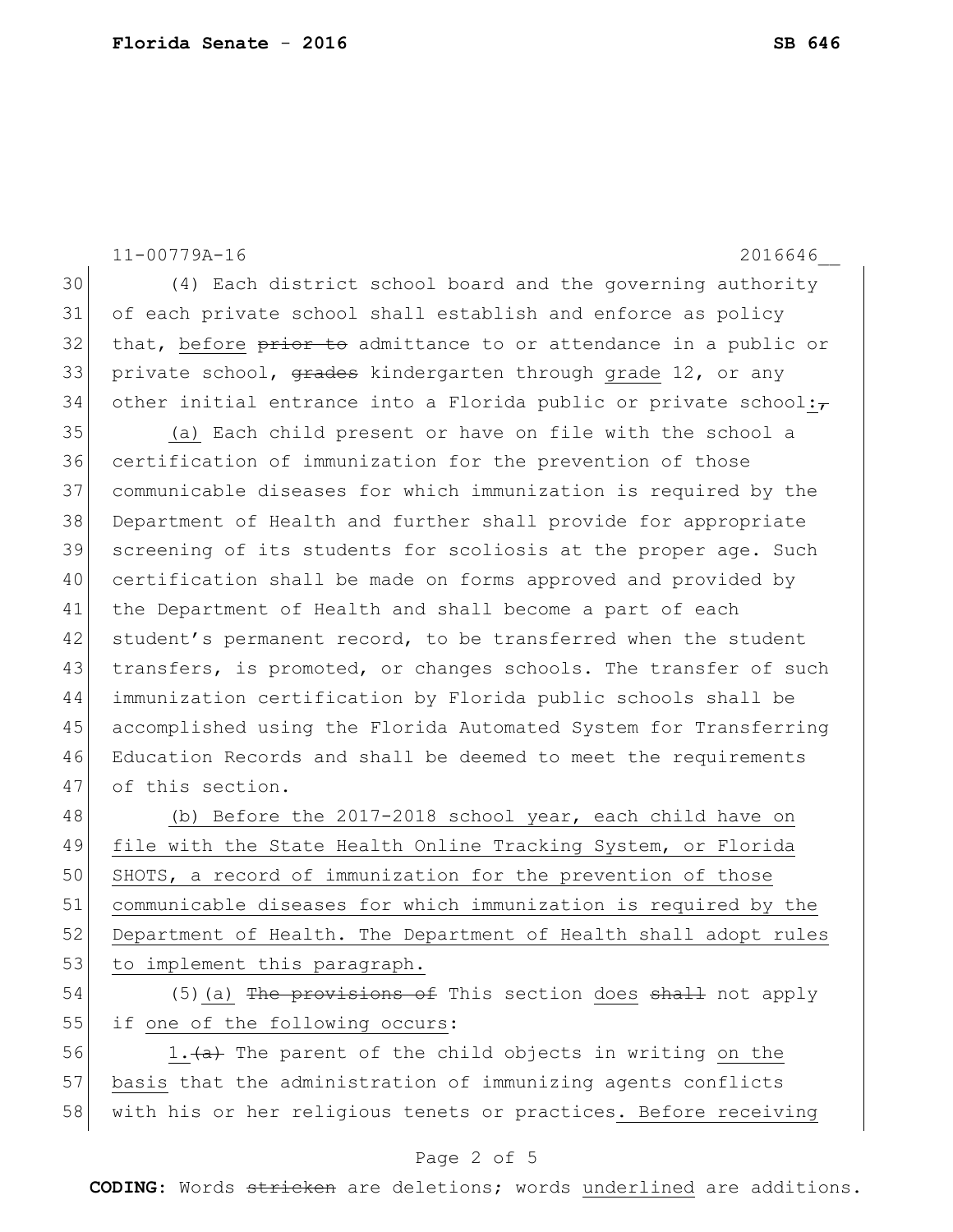|    | $11 - 00779A - 16$<br>2016646                                    |
|----|------------------------------------------------------------------|
| 59 | this exemption, the parent or guardian of the child must review  |
| 60 | an informational video provided by the Department of Health on   |
| 61 | the benefits and risks of the immunization and the health risks  |
| 62 | of the vaccine-preventable diseases to the child and to the      |
| 63 | community. This informational video shall be prepared by the     |
| 64 | Department of Health in collaboration with the Florida Chapter   |
| 65 | of the American Academy of Pediatrics. This exemption shall be   |
| 66 | entered into Florida SHOTS by Department of Health personnel.+   |
| 67 | 2. (b) A physician licensed under the provisions of chapter      |
| 68 | 458 or chapter 459 certifies in writing, on a form approved and  |
| 69 | provided by the Department of Health which is accessible through |
| 70 | Florida SHOTS, that the child has been diagnosed with T cell or  |
| 71 | combined T and B cell immunodeficiency, has been diagnosed with  |
| 72 | any other immunodeficiency for which live virus vaccines are     |
| 73 | contraindicated, or is undergoing a solid organ or bone marrow   |
| 74 | transplant and should be permanently exempt from the required    |
| 75 | immunization. The Department of Health shall adopt by rule a     |
| 76 | list of additional diseases or other medical conditions for      |
| 77 | which a permanent exemption from the required immunizations is   |
| 78 | medically appropriate. for medical reasons stated in writing,    |
| 79 | based upon valid clinical reasoning or evidence, demonstrating   |
| 80 | the need for the permanent exemption;                            |
| 81 | 3. (e) A physician licensed under chapter 458 or chapter 459     |
| 82 | certifies in writing, on a form approved and provided by the     |
| 83 | Department of Health which is accessible through Florida SHOTS,  |
| 84 | that the child should be exempt from the required immunization   |
| 85 | for medical reasons that are stated in writing, based upon valid |
| 86 | clinical reasoning or evidence, and demonstrate the need for the |
| 87 | exemption. Before receiving this exemption, the parent or        |

# Page 3 of 5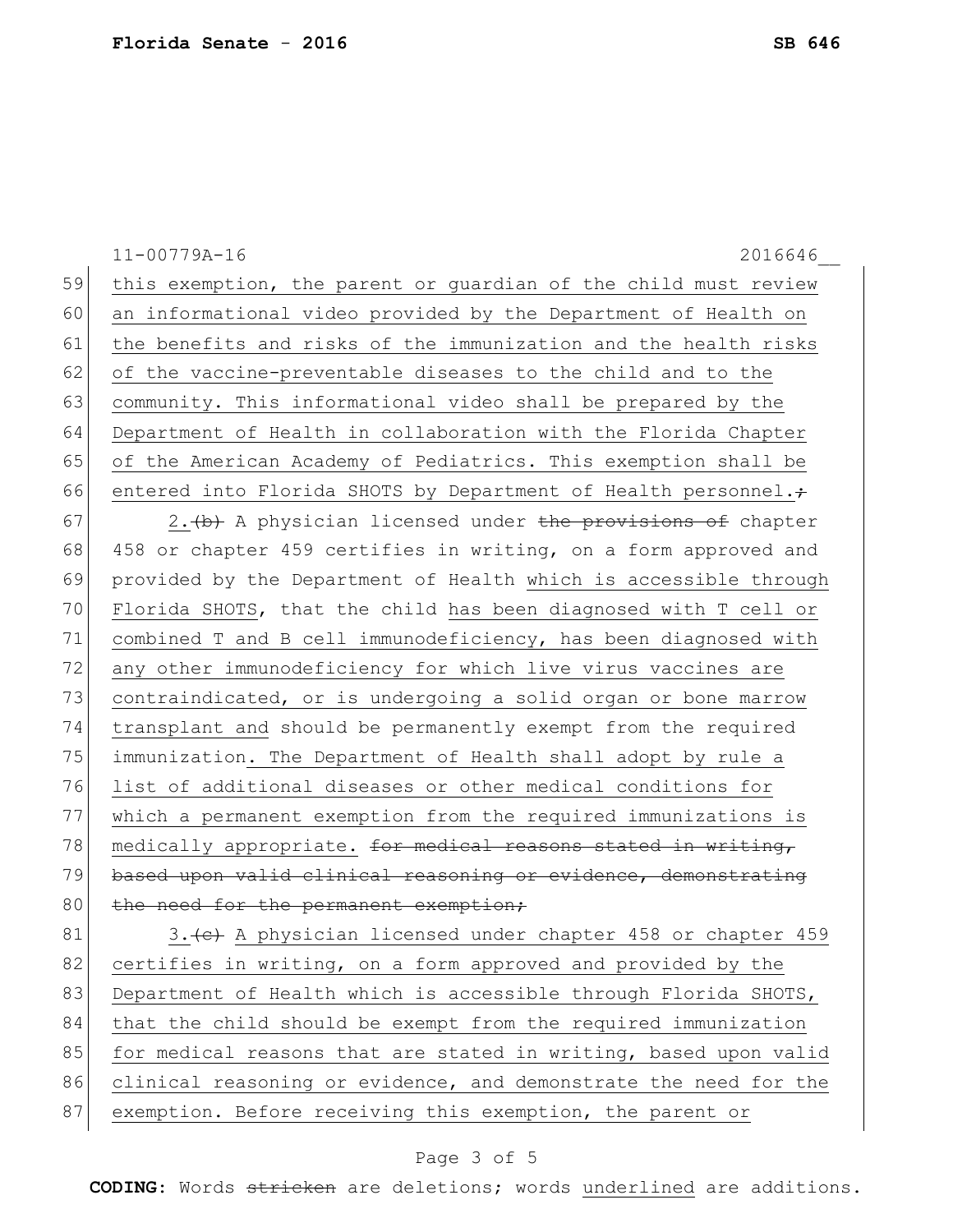|     | $11 - 00779A - 16$<br>2016646                                    |
|-----|------------------------------------------------------------------|
| 88  | guardian of the child must review the informational video        |
| 89  | provided in subparagraph 1. at his or her physician's office on  |
| 90  | the benefits and risks of the immunization and the health risks  |
| 91  | of the vaccine-preventable diseases to the child and to the      |
| 92  | community.                                                       |
| 93  | 4. A physician licensed under the provisions of chapter          |
| 94  | 458, chapter 459, or chapter 460 certifies in writing, on a form |
| 95  | approved and provided by the Department of Health which is       |
| 96  | accessible through Florida SHOTS, that the child has received as |
| 97  | many immunizations as are medically indicated at the time and is |
| 98  | in the process of completing necessary immunizations.+           |
| 99  | 5. (d) The Department of Health determines that, according       |
| 100 | to the United States Centers for Disease Control and Prevention  |
| 101 | recognized standards of medical practice, any required           |
| 102 | immunization is no longer recommended or necessary. unnecessary  |
| 103 | or hazardous; or                                                 |
| 104 | 6. (e) An authorized school official issues a temporary          |
| 105 | exemption, for up to 30 school days, to permit a student who     |
| 106 | transfers into a new county to attend class until his or her     |
| 107 | records can be obtained. Children and youths who are             |
| 108 | experiencing homelessness and children who are known to the      |
| 109 | department, as defined in s. 39.0016, shall be given a temporary |
| 110 | exemption for 30 school days. The public school health nurse or  |
| 111 | authorized private school official is responsible for followup   |
| 112 | of each such student until proper documentation or immunizations |
| 113 | are obtained. An exemption for 30 days may be issued for a       |
| 114 | student who enters a juvenile justice program to permit the      |
| 115 | student to attend class until his or her records can be obtained |
| 116 | or until the immunizations can be obtained. An authorized        |

# Page 4 of 5